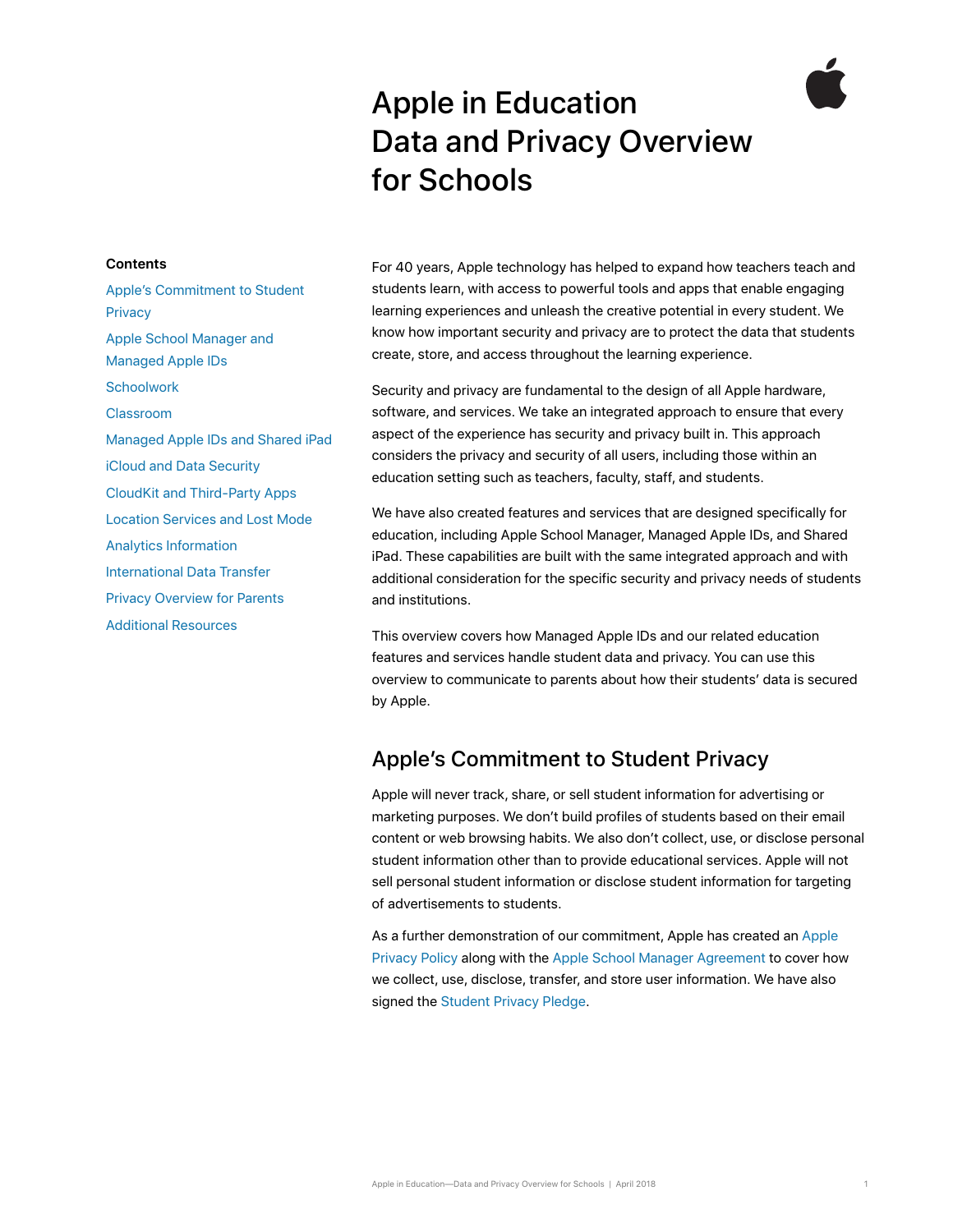# <span id="page-1-0"></span>Apple School Manager and Managed Apple IDs

Apple provides services for schools and institutions of all sizes to easily deploy iPad and Mac. These services have been built with security and privacy in mind to ensure your institution's and students' data is protected before, during, and after your deployment.

Apple School Manager is a free web-based service that has everything technology managers need to deploy iPad and Mac in schools. Apple School Manager lets you buy content, configure automatic device enrollment in your mobile device management (MDM) solution, create accounts for your students and staff, set up class rosters for the Schoolwork and Classroom apps, enable progress recording in Schoolwork, and manage apps and books for teaching and learning.

A central capability of Apple School Manager is the ability to create institutionally controlled Managed Apple IDs. Managed Apple IDs give students access to iCloud Drive, Photo Library, Backup, Schoolwork, and Shared iPad, while maintaining the control schools need. Managed Apple IDs are designed for educational purposes only.

To ensure that schools providing devices to students are only enabling use for the purposes of education, we've disabled certain features and functions of Managed Apple IDs. Students cannot purchase anything on the App Store, the iBooks Store, or the iTunes Store. Also, Apple Pay, Find My Friends, Find My iPhone, iCloud Mail, HomeKit, and iCloud Keychain are all disabled. FaceTime and iMessage are also disabled by default, but can be enabled by an administrator.

Apple School Manager lets you automatically create Managed Apple IDs for all students and staff by importing only the necessary data from your Student Information System (SIS) or CSV files exported from your school's directory service. Each user account is created with read-only information from the source. Additional information, such as the Managed Apple ID identifier and associated password, is added to the account information in Apple School Manager. At no time is data written back to your SIS.

Each user account may have the following information associated with it, which can be viewed in the account list or when an account is selected:

- An alphanumeric ID unique to that account
- First, middle, and last name
- Grade level, if provided
- Enrolled classes
- Email address, if provided
- Role
- Location
- Source
- Date created
- Date modified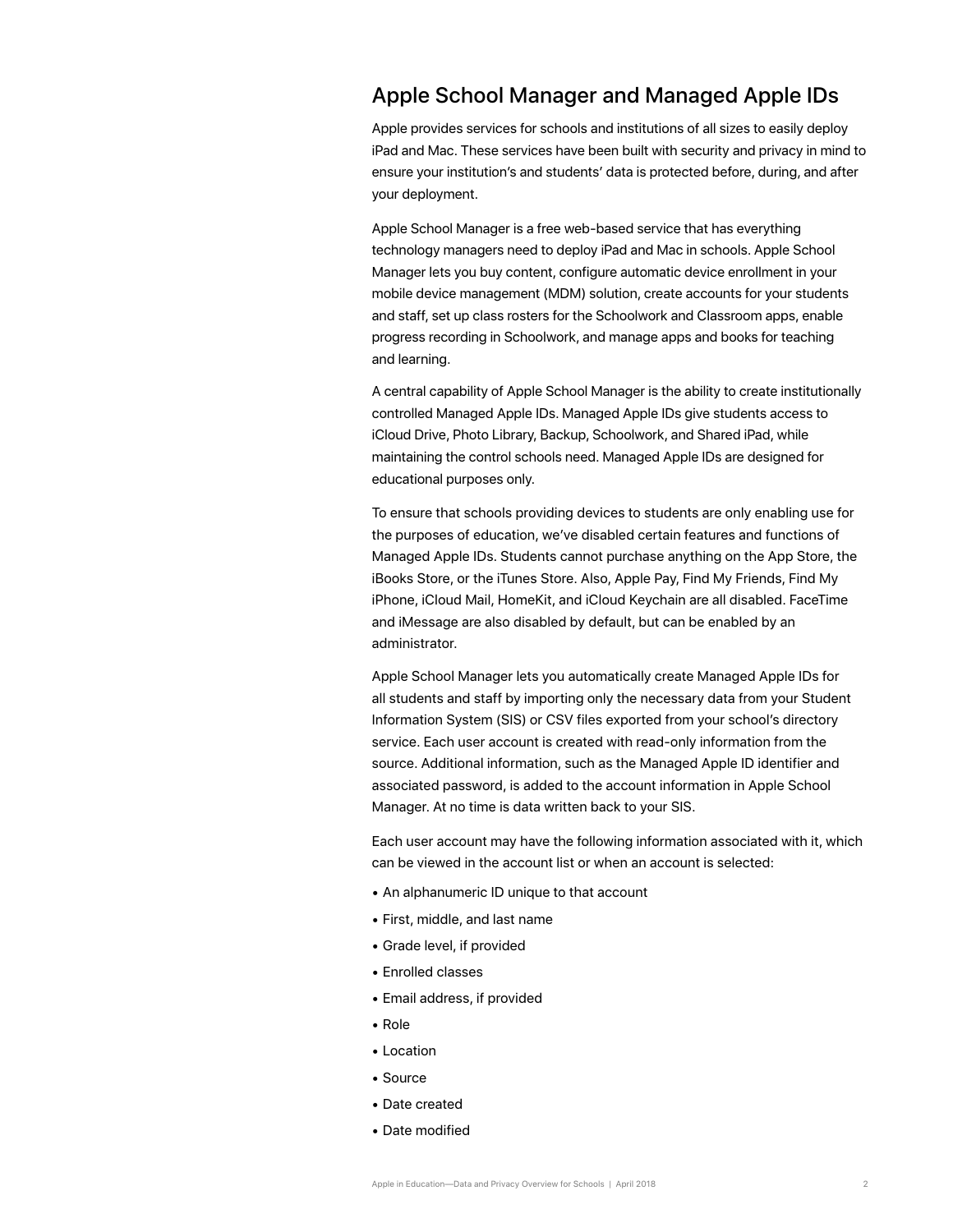Because Managed Apple IDs are created and assigned by your institution, you can easily reset passwords, inspect accounts, and define roles for everyone in the district. Anytime an account is inspected by an administrator or a password reset, Apple School Manager logs the action so a record of the activity is retained.

Managed Apple IDs also support a range of passcode options from simple four-digit numeric to complex alphanumeric. Apple School Manager creates temporary passwords for accounts when they are initially imported or created. These temporary passwords are for users of the accounts to sign in with their Managed Apple ID for the first time, at which point the user must change their password. Apple School Manager never shows the student's chosen password once it has been changed from the temporary password. A student can sign in on a device not managed by the institution to access their school work; for example, a device at home. To do so, they can sign in with their Managed Apple ID, password, and a six-digit verification code provided by the administrator through Apple School Manager. This additional verification code expires after one year.

When an institution deletes a Managed Apple ID, all information associated with that account will be deleted from Apple's servers within a maximum of 30 days. And when a school wishes to cease to use Apple School Manager, all student data will be deleted within a maximum of 180 days.

#### <span id="page-2-0"></span>**Schoolwork**

The Schoolwork app helps teachers share instructional materials and better understand student progress within the apps and books they use with their students. Schoolwork uses student and class roster information that administrators set up in Apple School Manager. A school can optionally enable student progress recording with Schoolwork in Apple School Manager, so that app developers can privately and securely share student progress with teachers on activities, like reading a chapter in a book, completing a set of math equations, or taking a quiz, assigned in school managed environments. This data allows teachers as well as students to better understand learning progress on assigned activities, and enables teachers to provide extension activities or extra help based on student needs.

Progress information shared with the teacher when using Schoolwork to assign activities depends on the type of data generated by the participating app, which may include:

- Time spent
- Start and end timers
- Quiz score
- Progress made
- Points earned
- A binary value like Yes/No, True/False, Complete/Incomplete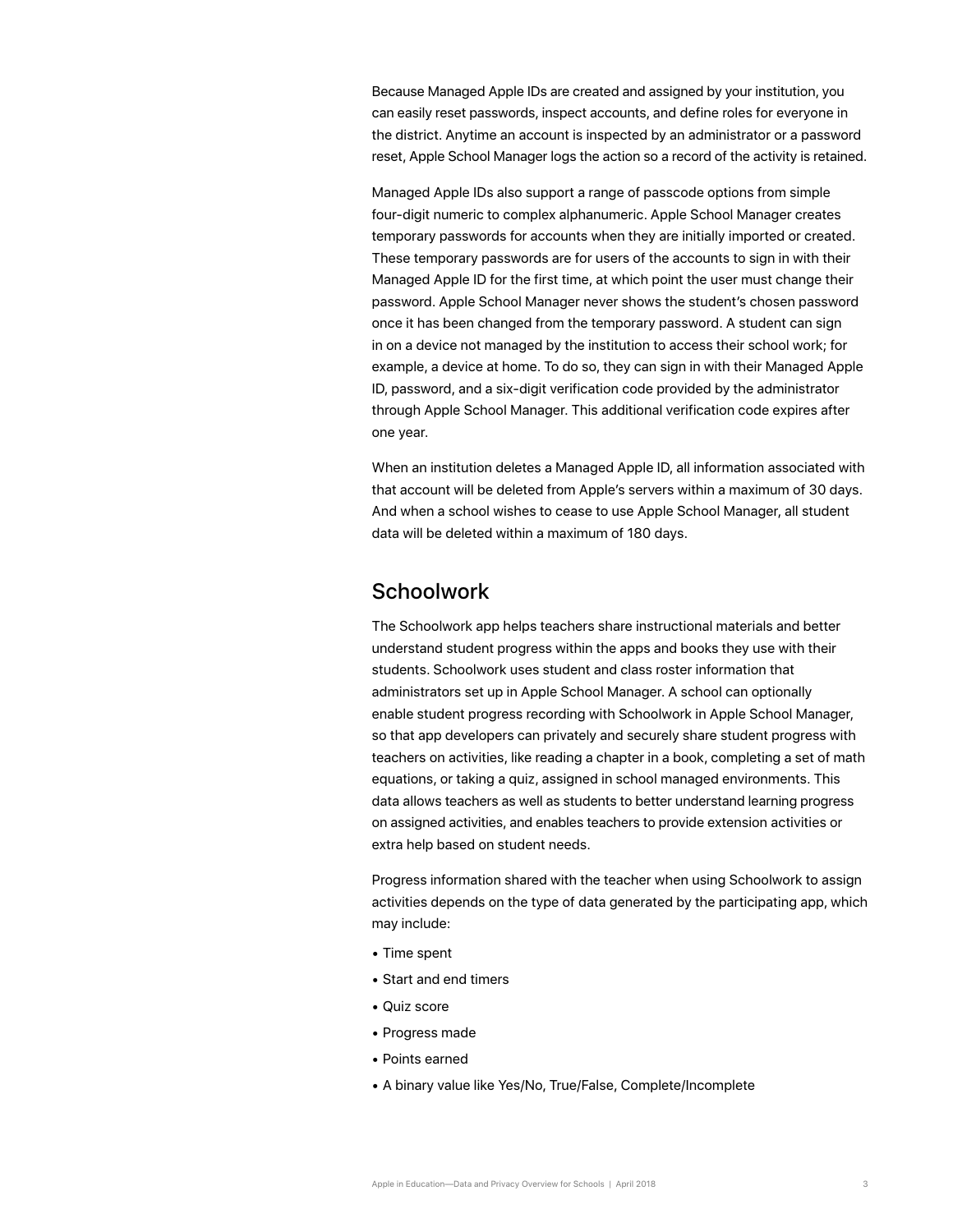Schoolwork was designed to protect student privacy. When a school enables progress recording for Schoolwork in Apple School Manager, student progress data is shared only for activities a teacher specifically assigns as a Handout using the Schoolwork app, and only when students are using their Managed Apple ID, created for them by their school, on their device. Student progress on any activities that were not assigned will not be shared or displayed. For example, if a teacher assigns students to read the Prologue of *Romeo and Juliet* in iBooks, and a student also reads *The Great Gatsby*, the student and the teacher will see progress data only on the Prologue because that was the assigned reading. To ensure transparency when progress reporting is active, students will see a notification indicating that their progress is being recorded.

#### <span id="page-3-0"></span>Classroom

The Classroom app enables teachers to manage student iPad devices in the classroom, helping them guide students through a lesson by opening apps and links for them. Teachers can easily send and receive documents with everyone in the class and keep an eye on the students' work by viewing their screen.

With Classroom, student iPad devices can be managed only in class and no data is stored after a class session ends. The teacher and students need to be in close proximity, signed on to the same Wi-Fi network, and in an active class session. The teacher cannot manage or view student devices outside of class. To ensure transparency when Screen View is active for a student's screen in class, a notification at the top of their screen indicates that the screen is being viewed. Schools can also choose to disable Screen View if they prefer that teachers not view student screens.

#### <span id="page-3-1"></span>Managed Apple IDs and Shared iPad

In the cases where students will be sharing an iPad, Apple provides the ability for students to log in with a Managed Apple ID to quickly access and work with their own apps, content, and settings. This enables multiple students to use the same iPad, while ensuring a personal learning experience.

When a student signs in to Shared iPad, the Managed Apple ID is automatically authenticated with Apple's identity servers. If the student has not used the device before, a new home directory and keychain are provisioned for the user. After the student's local account has been created and unlocked, the device will automatically sign in to iCloud. Next, the student's settings are restored and their documents and data are synced from iCloud.

While the student session is active and the device remains online, documents and data are stored in iCloud as they are created or modified. In addition, a background syncing mechanism ensures that changes are saved to iCloud after the student signs out.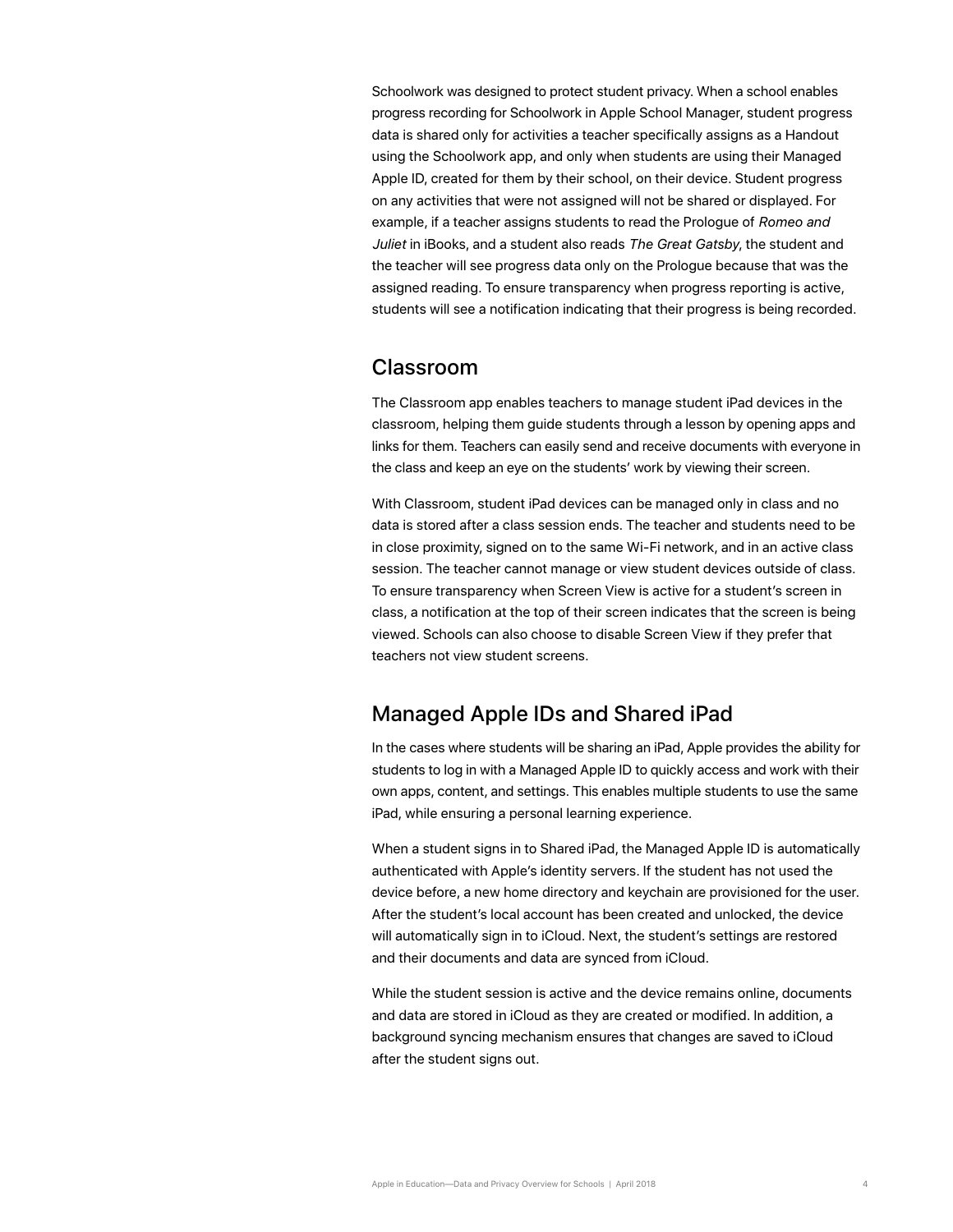#### <span id="page-4-0"></span>iCloud and Data Security

As students create documents, interact with lessons, and engage in classroom activities, it's important that they can safely store their data and also ensure it's protected at all times—both on the device and in iCloud.

With iCloud, users can have their documents, contacts, notes, bookmarks, calendar events, and reminders automatically saved so they can access the information across iOS and Mac and at [iCloud.com](http://icloud.com) on a Mac or PC. Managed Apple IDs are enabled for these services by default, with access to 200GB of free iCloud storage. If the user signs in to iCloud, apps are granted access to iCloud Drive. Users may control each app's access under iCloud in Settings.

iCloud is built with industry-standard security practices and employs strict policies to protect data. iCloud secures user data by encrypting it when it's sent over the Internet, storing it in an encrypted format when kept on the server, and using secure tokens for authentication. This means that student data is protected from unauthorized access both while it is being transmitted to devices and when it is stored in iCloud. iCloud uses a minimum of 128-bit AES encryption—the same level of security employed by major financial institutions —and never provides encryption keys to any third parties. Apple retains the encryption keys in our own data centers. iCloud also stores student passwords and credentials in such a way that Apple cannot read or access them.

Apple has received ISO 27001 and ISO 27018 certifications for implementing an Information Security Management System with measures for protecting personally identifiable information (PII) in public cloud environments. Apple's compliance with the ISO standard was certified by the British Standards Institution. The BSI website has certificates of compliance for [ISO 27001](http://www.bsigroup.com/en-GB/our-services/certification/certificate-and-client-directory/search-results/?searchkey=company=apple&licencenumber=IS+649475) and [ISO 27018](https://www.bsigroup.com/en-GB/our-services/certification/certificate-and-client-directory/search-results/?searchkey=company=Apple&licencenumber=PII%20673269).

The [iCloud Security Overview](https://support.apple.com/en-us/HT202303) provides more details.

# <span id="page-4-1"></span>CloudKit and Third-Party Apps

Third-party apps are an essential element of a modern learning environment. In order to enable students to have the same seamless experience of storing and retrieving their data in third-party apps, we've created CloudKit—a framework third-party developers can use to store and sync data to iCloud.

With an app that uses CloudKit, students are automatically signed in with their Managed Apple ID, which means they don't have to create a new account or provide other personal information. They will always have access to their latest information in the app without having to remember new user names or passwords. Developers don't have access to the student's Managed Apple ID, just a unique identifier.

Whether the developer is using CloudKit or not, it's important to be aware that third-party apps may be collecting data about the student. It is your school's responsibility to ensure compliance with all applicable laws when using third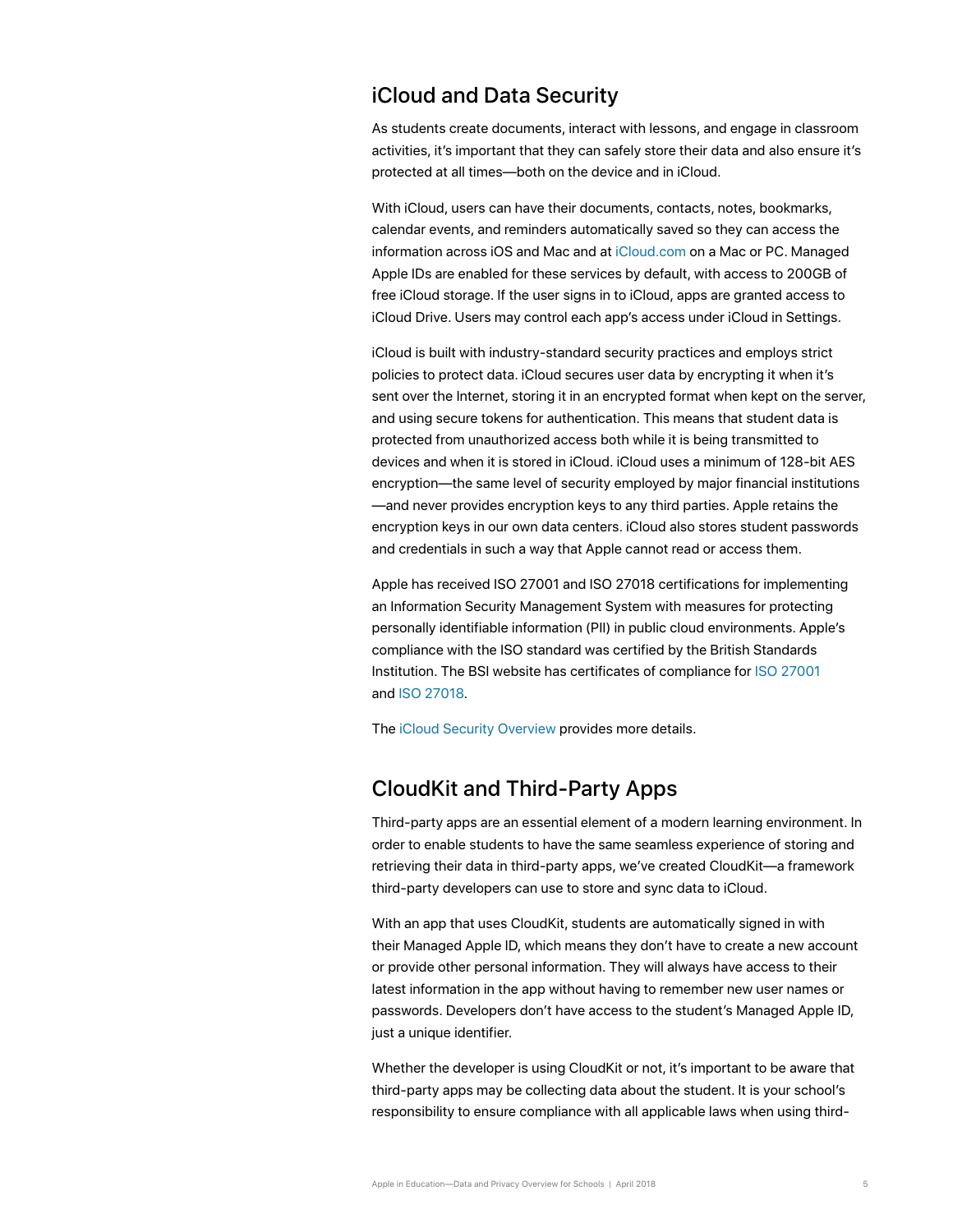party apps. Your school should review the terms, policies, and practices of third-party apps to understand what data they may collect from students, how such data is being used, and whether parental consent is required.

On the App Store, Apple requires app developers to agree to specific guidelines that are designed to protect user privacy and security. We have placed additional requirements on all developers adopting our framework for student progress recording with Schoolwork, called ClassKit. In addition to our standard requirements for publishing an app on the App Store, we require that developers adopt ClassKit only if their use of ClassKit is designed to provide educational services. They must not serve behavioral advertising in the app, and they must provide a suitable Privacy Policy of all of their data use.

If we become aware of an app that violates our guidelines, the developer must address the issue or be removed from the App Store.

## <span id="page-5-0"></span>Location Services and Lost Mode

As students use apps and services on their device, they may be prompted to enable Location Services depending on the specific app or activity within the app. Apple provides users granular control over how location data is managed and shared with apps and cloud services. Location Services are turned off by default, but can be turned on by the student if allowed by the school.

Apple's built-in location-based apps, such as Maps, Weather, or Camera, need to request permission to gather and use data that indicates location. The location data collected by Apple is collected in a form that does not personally identify the student. Other apps made available by the school also need to request permission to access location data. Students, like all our customers, can approve and revoke access for each app that asks to use the service.

Access can be set to never allowed, allowed when in use, or always, depending on the app's requested location use. Users may choose not to allow this access, and may change their choice at any time in Settings. Also, if apps granted access to location data at any time make use of this permission while in background mode, users are reminded of their approval and may change an app's access. When an app is using Location Services, an arrow icon appears in the menu bar.

A user's location is not routinely available to the school through Apple's features and services. However, Location Services can be used to help a school recover a lost or stolen device. On a school device, an MDM administrator can remotely enable Lost Mode. When Lost Mode is enabled, the current user is logged out and the device cannot be unlocked. The screen displays a message that the administrator can customize, such as displaying a phone number to call if the device is found. When the device is put into Lost Mode, the administrator can request the device to send its current location back to the MDM server. When an administrator turns off Lost Mode for a device, the device location will be sent and the user informed of this action.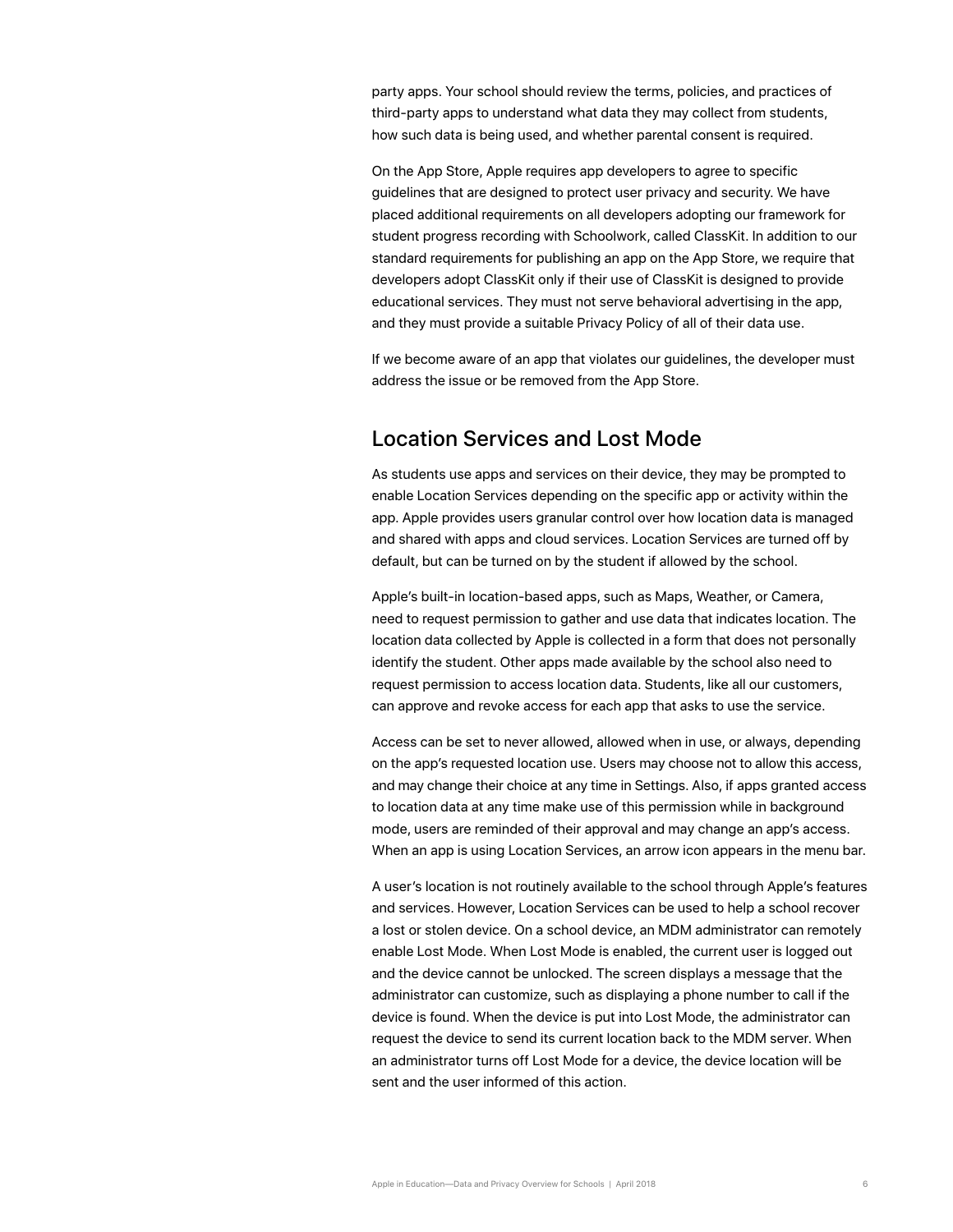#### <span id="page-6-0"></span>Analytics Information

If you and your students would like to help improve Apple products and services, you can opt in to our Analytics program and send non-personally identifiable information about your device and applications to Apple.

Explicit consent is required to do this. Users can view the data on their device or stop sending data at any time through Settings; or for Shared iPad deployments, your school can disable the submission of Analytics data through a restriction.

iOS also features advanced diagnostic capabilities that may be useful in debugging or troubleshooting device problems. These capabilities do not send any data to Apple without additional tools and explicit consent.

# <span id="page-6-1"></span>International Data Transfer

Apple works with schools around the world to enable teachers and classrooms with the best tools for learning. To support the use of Apple services, we also work with governing bodies to ensure data processing requirements are met.

With Apple School Manager, Managed Apple IDs, and iCloud, personal data may be stored in locations outside the country of origin. Wherever the data is stored, it will be subject to the same strict data storage standards and requirements.

Apple ensures that Personal Data transferred from the European Economic Area or Switzerland to the United States of America is governed by European Commission approved Model Contractual Clauses/Swiss Transborder Data Flow Agreement, or by any operative Privacy Shield certification program to which Apple Inc. may become certified. The Model Contractual Clauses and Swiss Transborder Data Flow Agreement are appended to the Apple School Manager Agreement.

# <span id="page-6-2"></span>Privacy Overview for Parents

Transparency is important when it comes to understanding how a student's information is being used. To help address any questions that parents or guardians may have, we created a [privacy overview for parents](https://images.apple.com/education/docs/Privacy_Overview_for_Parents.pdf). We encourage you to distribute it to your school community to explain how student information is collected, used, and stored when schools use education services and apps from Apple.